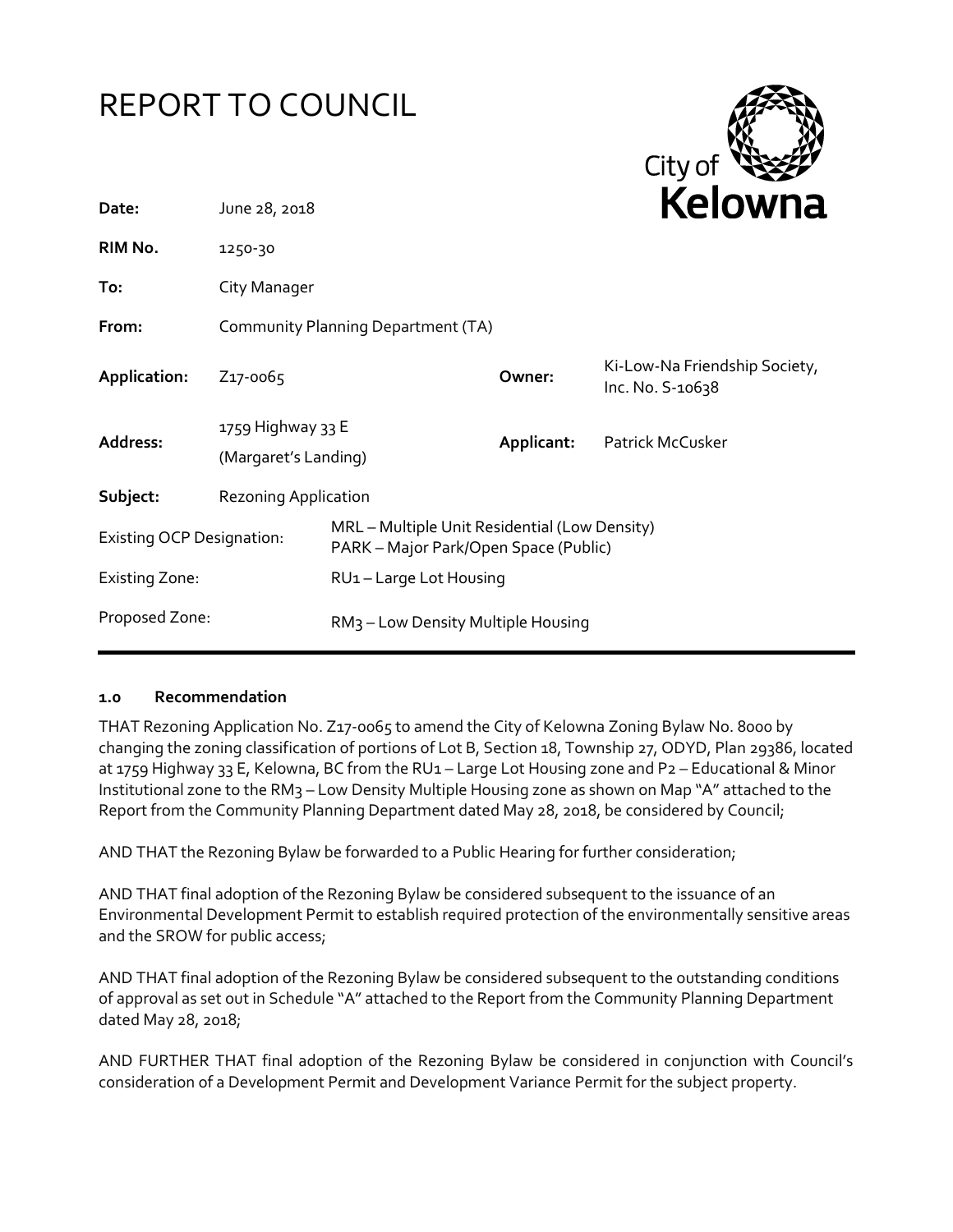## **2.0 Purpose**

To rezone the subject property from RU1 – Large Lot Housing zone and P2 – Educational & Minor Institutional zone to RM3 – Low Density Multiple Housing zone to facilitate the development of a multifamily complex.

# **3.0 Community Planning**

Community Planning supports the proposed rezoning from RU1 – Large Lot Housing zone and P2 – Educational & Minor Institutional zone to RM3 – Low Density Multiple Housing zone as it is consistent with several key Official Community Plan objectives including aligning with the Future Land Use, protection of environmentally sensitive areas (ESA), establishing a section of public trail as part of Gopher Creek Linear Park, and providing affordable housing.

The northern portion of the subject property is predominantly flat and has a Future Land Use of MRL – Multiple Unit Residential (Low Density) which supports RM3 rezoning to allow for townhomes and apartment style housing. The southern portion of the subject property features steep slopes and riparian areas associated with Gopher Creek. This portion has a future land use designation of PARK – Major Park/Open Space (Public) which will remain. An Environmental Development Permit is required to be issued for the subject property which will ensure the necessary Section 219 Restrictive Covenants are put in place to protect the environmentally sensitive steep slopes and riparian areas as determined by a qualified environmental professional (OCP Policy 5.15.7). Along with the protection of the ESAs, the applicant will be required to register a Public Statutory Right-of-Way that allows the public to connect through the subject property as part of the larger Gopher Creek Linear Park Plan (OCP Policy 5.14.2).



*Figure 1: Official Community Plan Future Land Use Designations*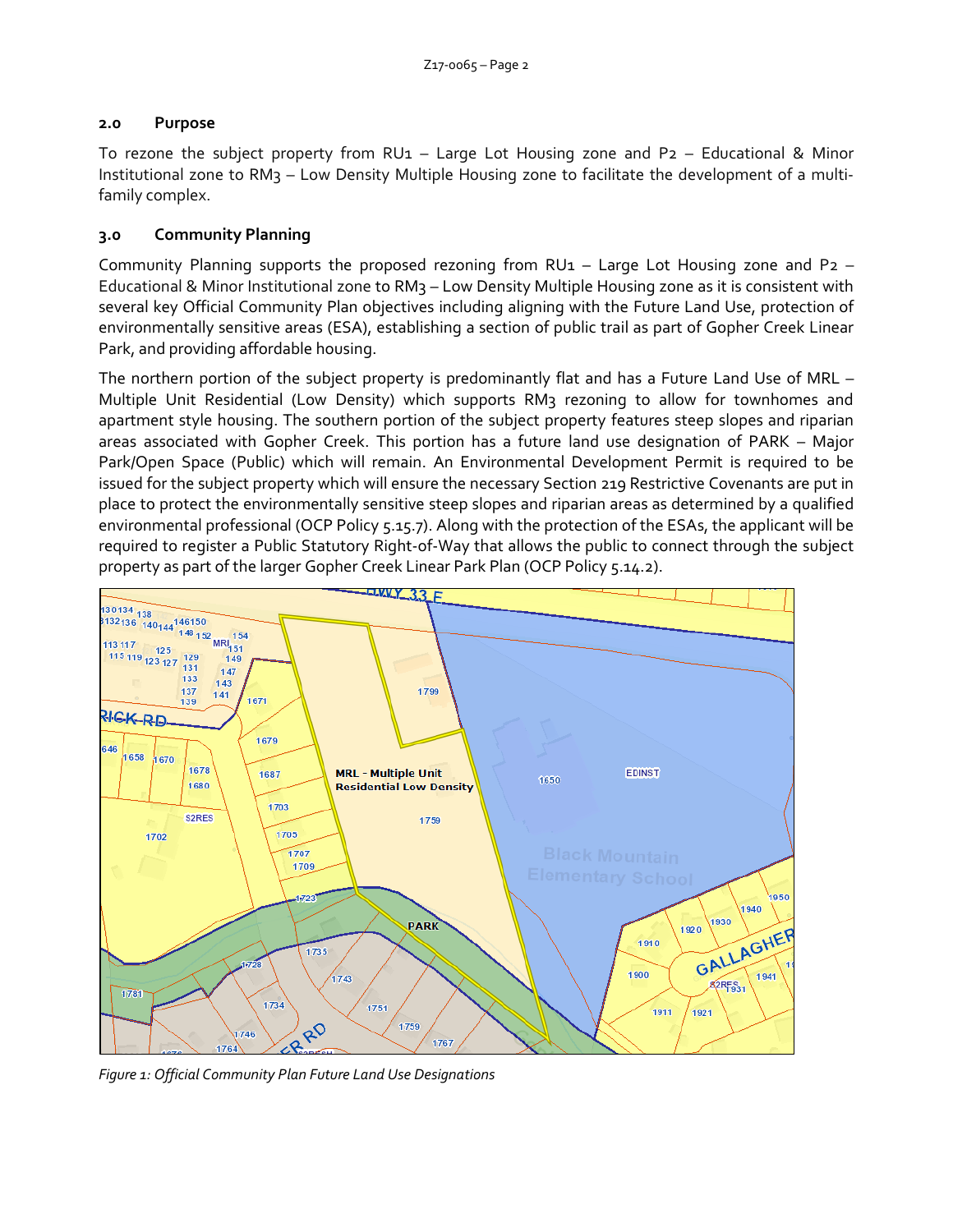The proposed development takes the form of multi-family townhomes and an apartment building for affordable housing as managed through the non-profit Ki-Low-Na Friendship Society. The types of units range from one and two-bedroom apartment units to three and four-bedroom townhomes. The larger units represent family housing stock (OCP Policy 5.22.13) which is currently in low supply in Kelowna as identified in the Housing Needs Assessment. The applicant is considering a future phase on the remainder of the property and in association with the current development proposal which may include a Childhood Education and Care Centre. Should Council support the rezoning, Staff will present a Development Permit and Development Variance Permit to be considered in conjunction with final adoption of the Rezoning Bylaw.



*Figure 2: Rendering of proposed development*

# **4.0 Proposal**

## 4.1 Background

The subject property was acquired by the Ki-Low-Na Friendship Society in 2004 and currently has a single family dwelling that was constructed in 1989 with accessory building located on the property which will be removed as a function of this application.

## 4.2 Project Description

The subject property is currently split zoned between RU1 – Large Lot Housing, P2 – Educational & Minor Institutional, and P3 – Parks & Open Space. The applicant has applied to rezone the RU1 and P2 portions to RM3 – Low Density Multiple Housing to facilitate a multi-family development with future Child Care Centre.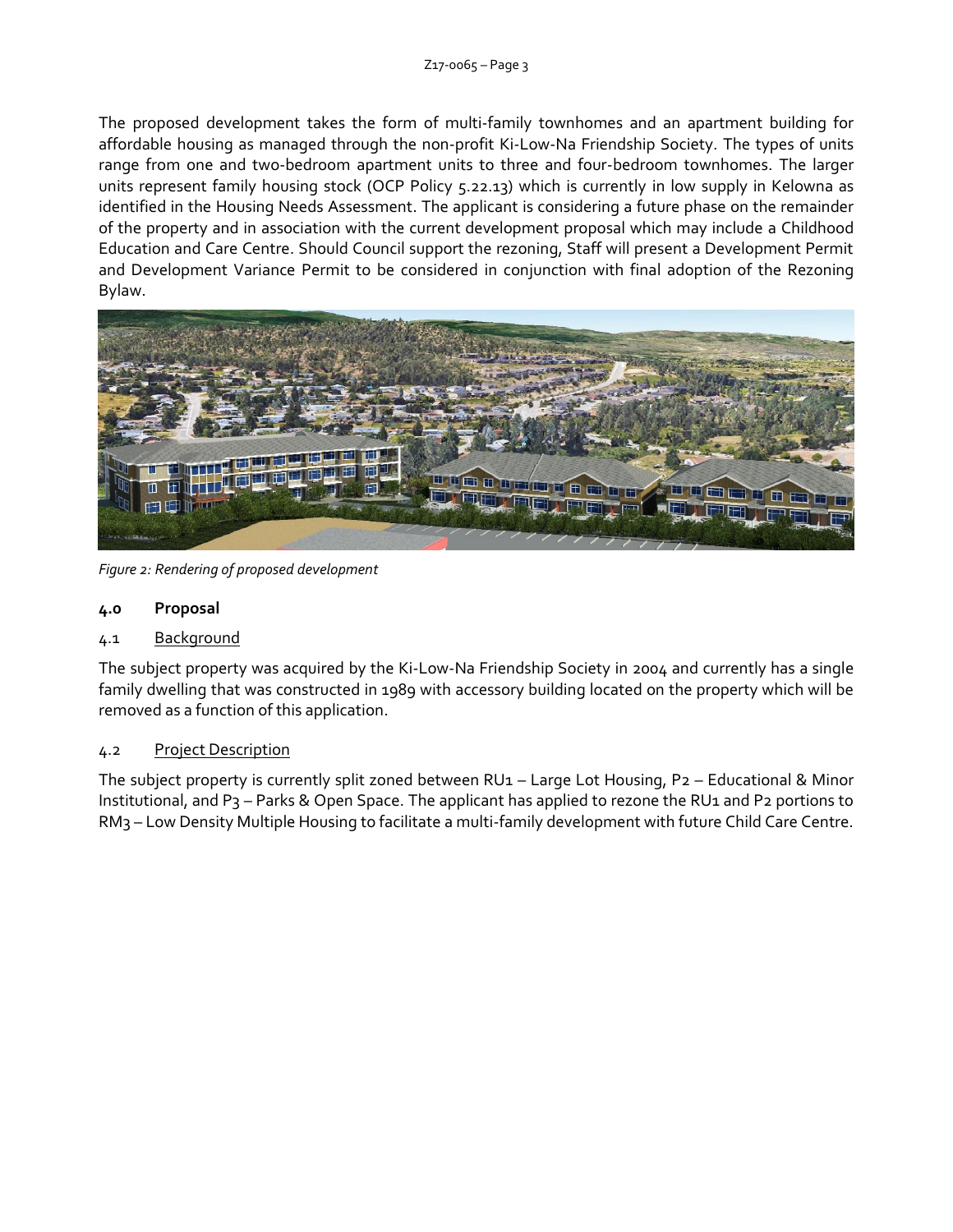

*Figure 3: Split zoned property between RU1, P2, and P3*

The portion of the property that is zoned P3 will remain and will have a Public Statutory Right-of-Way registered over it to allow for the public to access the Gopher Creek Linear Park. An Environmental Development Permit will be required to establish a "Do Not Disturb" 219 Restrictive Covenant over the steep slopes and riparian areas on the southern portion of the site to provide long term protection for the ESAs. An additional "Do Not Build" 219 Restrictive Covenant will be registered along the top of the steep slopes for a geotechnical setback to the proposed structures. Staff have worked with the applicant and their environmental consultant to determine the specific locations of these setbacks and are confident the Environmental Development Permit will reflect appropriate preservation of the steep slopes and riparian areas.

The applicant has proposed a total of  $14$  townhomes featuring 3 and  $4$  bedrooms with two car tandem garages. A 35-unit apartment building will consist of one and two-bedroom units with surface parking. The applicant has identified one variance to absolute height on the apartment building as the design attempts to work with the changing grades on the subject property. Access to the site is from Highway 33 E, and the Ministry of Transportation and Infrastructure has provided preliminary approval for the rezoning. Should Council support the rezoning, Staff will bring forward a Development Permit and Development Variance Permit for Council Consideration.

# 4.3 Site Context

The subject property is located in the Black Mountain Village Centre on the south side of Highway 33 E. It is located on a bench above Gopher Creek and adjacent to Black Mountain Elementary School. There is a series of single family dwelling homes to the west which are located at a lower elevation than the proposed development.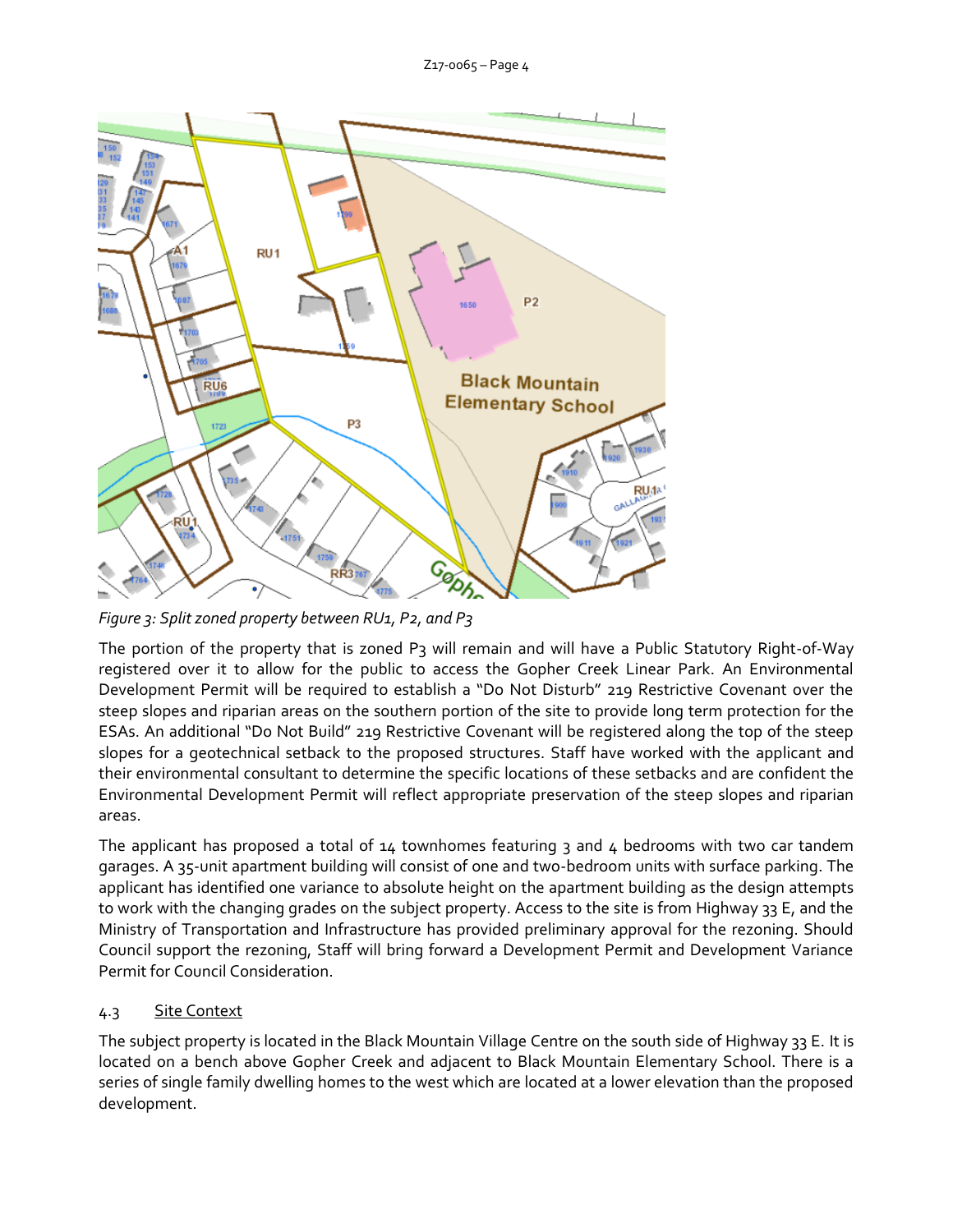| <b>Orientation</b> | Zoning                                             | <b>Land Use</b>      |
|--------------------|----------------------------------------------------|----------------------|
| North              | A <sub>1</sub> - Agriculture                       | Residential          |
| East               | A1-Agriculture                                     | Gas Bar              |
|                    | P <sub>2</sub> - Educational & Minor Institutional | <b>Public School</b> |
| South              | $RR3$ – Rural Residential 3                        | Residential          |
|                    | A1-Agriculture                                     |                      |
| West               | RU1-Large Lot Housing                              | Residential          |
|                    | RU6 - Two Dwelling Housing                         |                      |

Specifically, adjacent land uses are as follows:

#### **Subject Property Map:** 1759 Highway 33 E



#### **5.0 Current Development Policies**

#### 5.1 Kelowna Official Community Plan (OCP)

#### **Development Process**

**Policy 5.2.3: Complete Suburbs**. Support a mix of uses within Kelowna's suburbs (see Map 5.1 - Urban Core Area), in accordance with "Smart Growth" principles to ensure complete communities. Uses that should be present in all areas of the City (consistent with Map 4.1 - Future Land Use Map), at appropriate locations, include: commercial, institutional, and all types of residential uses (including affordable and special needs housing) at densities appropriate to their context. Building heights in excess of four storeys will not be supported within the suburban areas, unless provided for by zoning existing prior to adoption of OCP Bylaw 10500.

**Policy 5.14.2: Dedication of Linear Parks**. At subdivision and rezoning for all development types secure a minimum 10-metre wide linear corridor for public access as included in Table 5.1 Linear Park – Public Access and/or are shown on Map 5.9 – Linear Corridors / Paths. The 10-metre wide corridor may be in addition to, and outside, any riparian management area requirements imposed through the Environmental Development Permit (see Chapter 12) requirements of the OCP. On the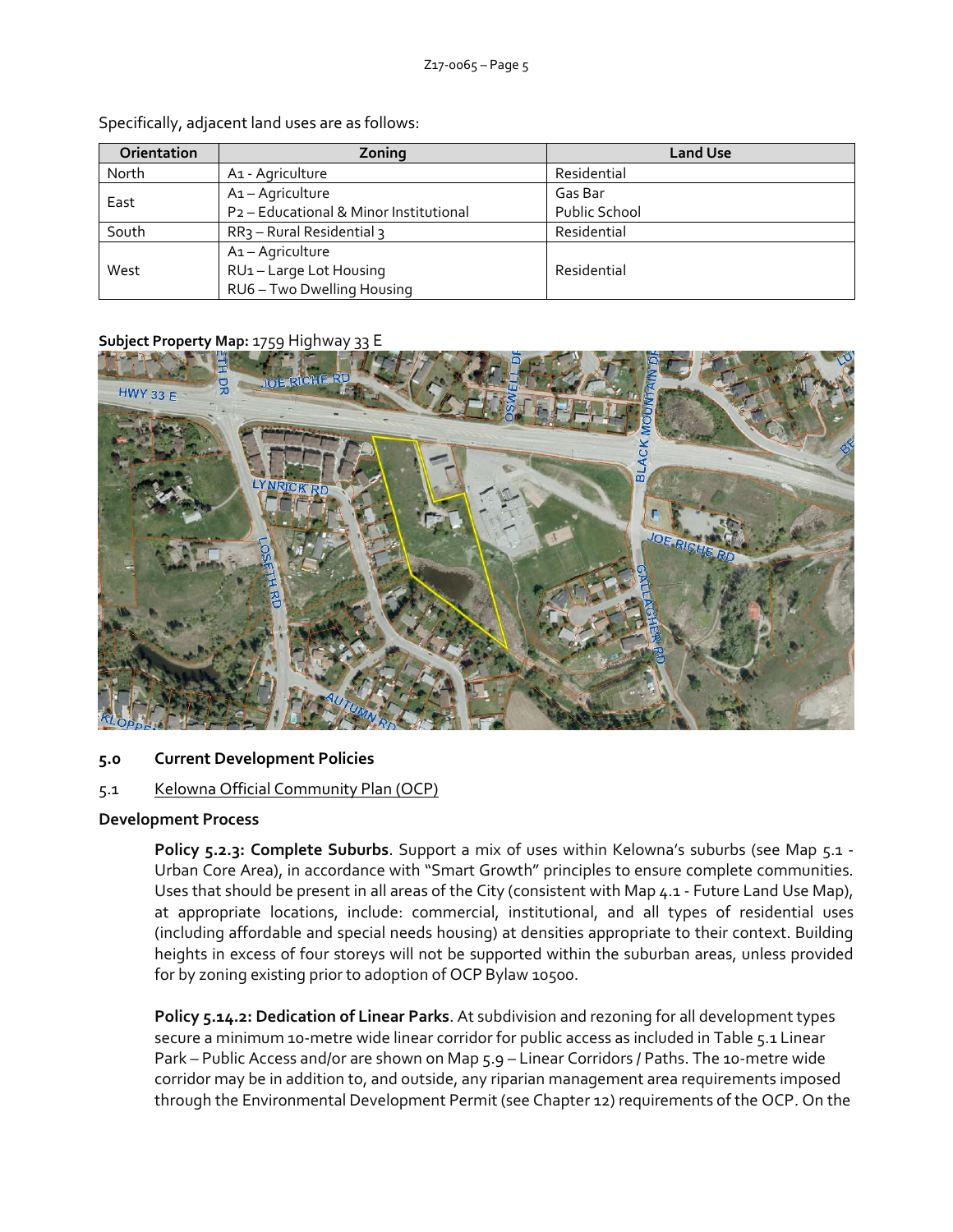private property side of the public access corridor, the City may, as necessary, consider stipulating additional "no disturb" zones. Lot line adjustments or other subdivision applications not resulting in the creation of new lots suitable for the construction of buildings permitted under the applicable zoning will be considered exempt from this policy. Linear trail corridors can have the following tenure which will be determined by staff at the time of subdivision or rezoning:

- Titled property in the name of the city as a park, protected area, or
- Road reserve right of way; or
- Statutory right of way.

**Policy 5.15.7: Protection Measures.** Protect and preserve environmentally sensitive areas using one or more of the following measures, depending on which measures are appropriate to a given situation:

- Dedication as a City park or trail where the area complements the goals and objectives of sustainable development. ESA's acquired as parks or trails will be managed to protect their sensitive features in balance with public use;
- Ensure setbacks on adjacent developments are adequate to maintain the integrity of the ESA and to minimize hazards created at the interface between natural areas and development. For example, ensure housing is setback an adequate distance adjacent to an interface area with potential tree, rockfall, flooding or fire hazards;

**Policy 5.22.11: Housing Mix**. Support a greater mix of housing unit size, form and tenure in new multi-unit residential and mixed use developments.

**Policy 5.22.13: Family Housing**. Support housing alternatives for families when single detached housing is too costly, including features that are important to families such as: outdoor space, direct access to grade, workshop space, larger units, safe design, and neighborhood characteristics (e.g.: location and amenities).

## **6.0 Technical Comments**

6.1 Building & Permitting Department

Full plan check review will be included with Development Permit.

6.2 Development Engineering Department

Please see the attached memorandum dated August 27, 2017.

6.3 Bylaw Services

Currently there are no outstanding/open Bylaw enforcement files pertaining to property location: 1759 Highway 33 E.